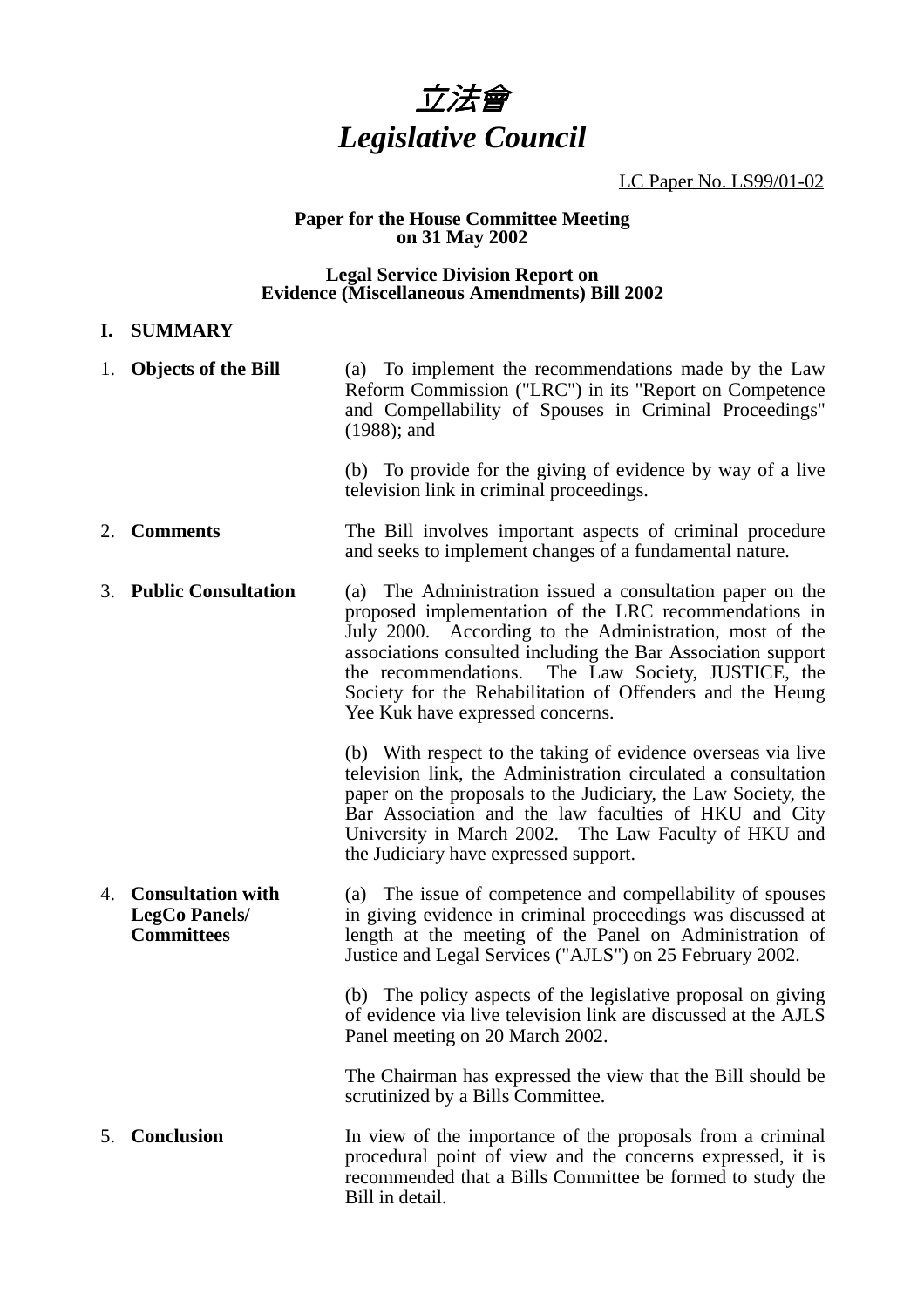# **II. REPORT**

# **Objects of the Bill**

### (a) Part I of the Bill

To implement the recommendations made by the Law Reform Commission in its "Report on Competence and Compellability of Spouses in Criminal Proceedings" published in 1988; and

### (b) Part II of the Bill

To provide for the giving of evidence by way of a live television link in criminal proceedings.

# **LegCo Brief Reference**

2. LP 911/00/1C/LP 911/00/2C issued by the Department of Justice in May 2002.

# **Date of First Reading**

3. 29 May 2002.

#### **Comments**

#### Part I of the Bill

4. At common law, a person is not competent to give evidence (i.e. may not lawfully give evidence) for or against his or her spouse except in very limited circumstances, for example, where the spouse is accused of inflicting violence on him or her. Moreover, a person is not under any circumstances compellable to give evidence (i.e. may not lawfully be required to give evidence) against his or her spouse.

5. In 1988, the Law Reform Commission published a "Report on Competence and Compellability of Spouses in Criminal Proceedings" in which the following recommendations were made:-

- (a) a spouse should be competent, if he or she consented, to give evidence for the prosecution in all criminal proceedings against his or her spouse;
- (b) a spouse should, in certain types of criminal proceedings, be compellable to give evidence for the prosecution against his or her spouse; and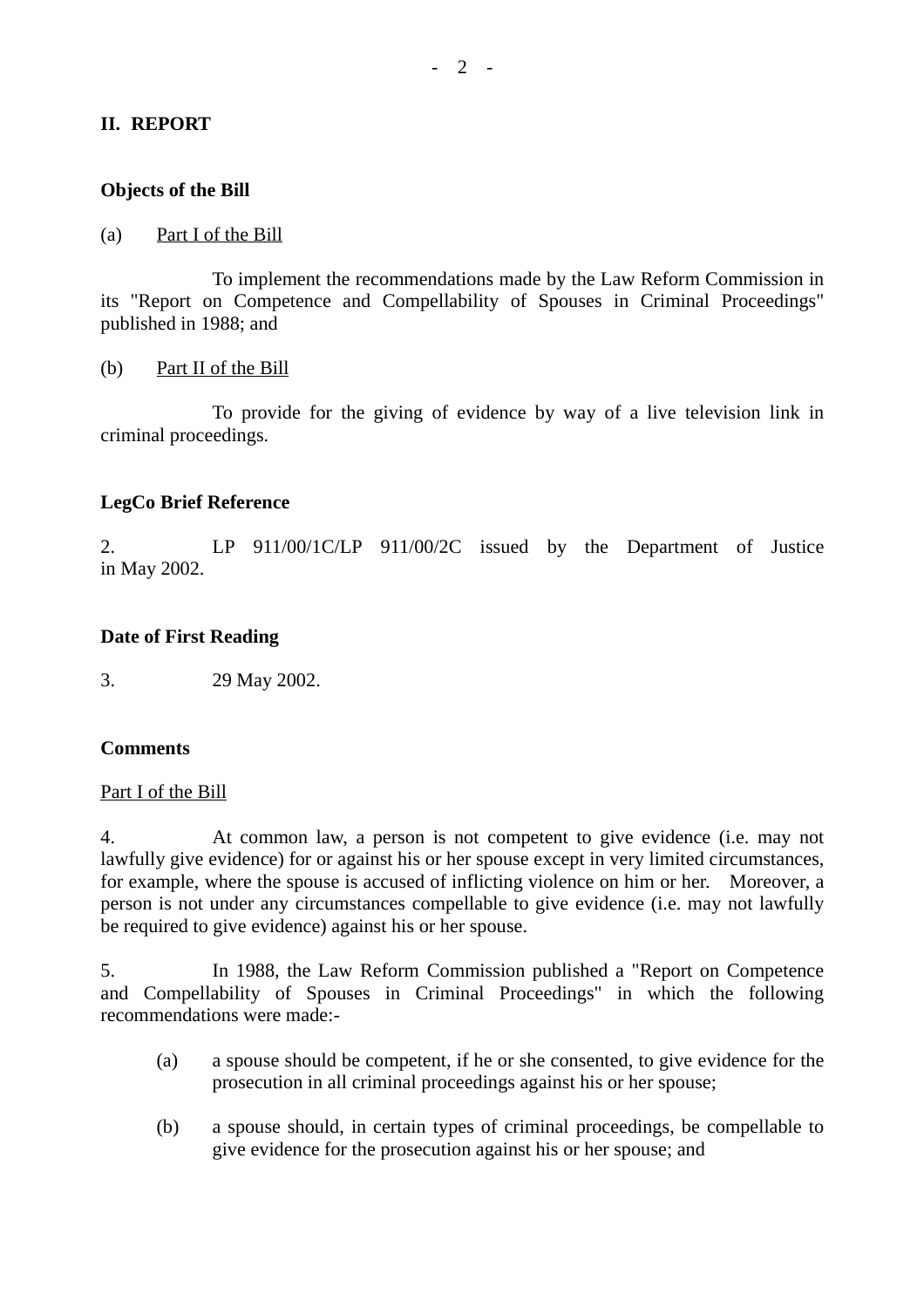(c) a spouse should be compellable to give evidence for the defence of his or her spouse in all criminal proceedings.

6. Following the recommendations of the Law Reform Commission, the Administration introduced the Criminal Procedure (Amendment) Bill 1990 ("the 1990 Bill") in 1990. At that time, concerns about the potential harmful effect of the proposed legislative changes on the family units were raised. The 1990 Bill was eventually defeated by a vote of 17 to 14 with 9 abstentions.

7. The Administration considers the situation has changed since 1990 as there is a rising trend of family violence and the views of the public have changed. Hence, the Administration seeks to re-introduce the recommendations of the Law Reform Commission in Part I of this Bill.

8. Part I of the Bill seeks to amend the Evidence Ordinance (Cap. 8) ("EO") to provide that the privilege against self-incrimination in criminal proceedings to be extended to include incrimination of a spouse.

9. The Criminal Procedure Ordinance (Cap. 221) ("CPO") is also sought to be amended to provide that, amongst other things:-

- (a) the spouse of an accused shall be competent to give evidence on behalf of the accused;
- (b) except where both spouses are co-defendants for the same offence, the spouse of an accused shall be competent to give evidence for the prosecution;
- (c) except where both spouses are co-defendants for the same offence, the spouse of an accused shall be compellable to give evidence on behalf of the accused; and
- (d) except where both spouses are co-defendants for the same offence, the spouse of an accused shall be compellable to give evidence for the prosecution or on behalf of a co-accused if the offence charged involves (i) an assault on, or an injury or threat of injury to the spouse of the accused; (ii) causing the death of, an assault on, or an injury or threat of injury to a child of the family under the age of 16; or (iii) a sexual offence committed on a child of the family under the age of 16.

10. Under the new provisions of the CPO, the spouse of an accused, where he or she is called to give evidence for the prosecution or on behalf of co-accused, may apply to the court for an exemption from giving evidence. The court may exempt the spouse wholly or in part from giving evidence. In exercising its discretion, the court will consider, amongst other things, whether there would be a substantial risk of serious harm to the marital relationship or serious emotional, psychological or economic consequence to the spouse. The court will also give regard to the nature and gravity of the offence charged and the importance of the evidence that the spouse is in a position to give.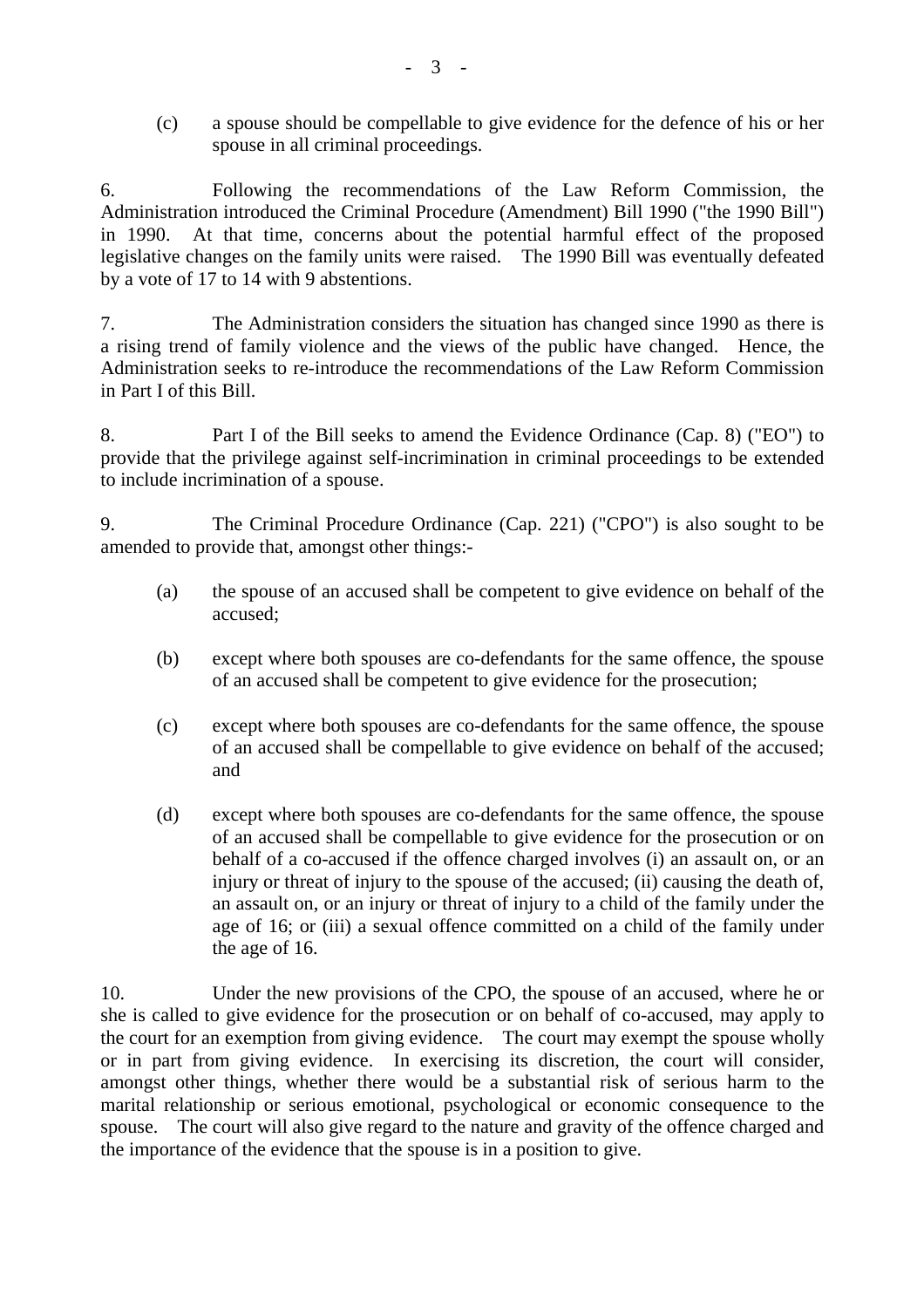11. These proposals involve a very important aspect of criminal procedure and seek to implement changes of fundamental nature.

# Part II of the Bill

12. Part II of the Bill seeks to provide for the taking of evidence from witnesses overseas via live television link. It seeks to amend the CPO to enable the Court of First Instance ("CFI"), the District Court and magistrates, upon the application of a party to any criminal proceedings, to permit a witness (other than the defendant in the proceedings concerned) outside Hong Kong to give evidence to the court via live television link.

13. It also seeks to amend the EO to the effect that the CFI may assist a court or tribunal outside Hong Kong in obtaining evidence for civil or criminal proceedings by ordering the examination of a witness in Hong Kong via live television link. Similarly, the CFI may request a court or tribunal outside Hong Kong to assist in obtaining evidence by the examination of a witness in that place via live television link for criminal proceedings in Hong Kong. The Court of Appeal may also take evidence via live television link from vulnerable witnesses and witnesses outside Hong Kong.

# **Public consultation**

14. With respect to the issue of competence and compellability of spouses in giving evidence in criminal proceedings (Part I of the Bill), the Administration issued a consultation paper on the proposed implementation of the recommendations of the Law Reform Commission in July 2000. According to the Administration, most of the associations consulted including the Hong Kong Bar Association support the recommendations. The Law Society of Hong Kong, JUSTICE, the Society for the Rehabilitation of Offenders, Hong Kong and the Heung Yee Kuk have expressed concerns.

15. With respect to the taking of evidence overseas via live television link (Part II of the Bill), the Administration circulated a consultation paper on the proposals to the Judiciary, the Law Society of Hong Kong, the Hong Kong Bar Association and the law faculties of the University of Hong Kong and the City University in March 2002. The Law Faculty of Hong Kong and the Judiciary have replied and they supported the proposals.

# **Consultation with LegCo Panels/Committees**

16. The issue of competence and compellability of spouses in giving evidence in criminal proceedings was discussed at length at the meeting of the Panel on Administration of Justice and Legal Services ("AJLS") on 25 February 2002. The policy aspects of the legislative proposal on giving of evidence via live television link are also discussed at the AJLS Panel meeting on 20 March 2002. The Chairman has expressed the view that the Bill should be scrutinized in detail by a Bills Committee.